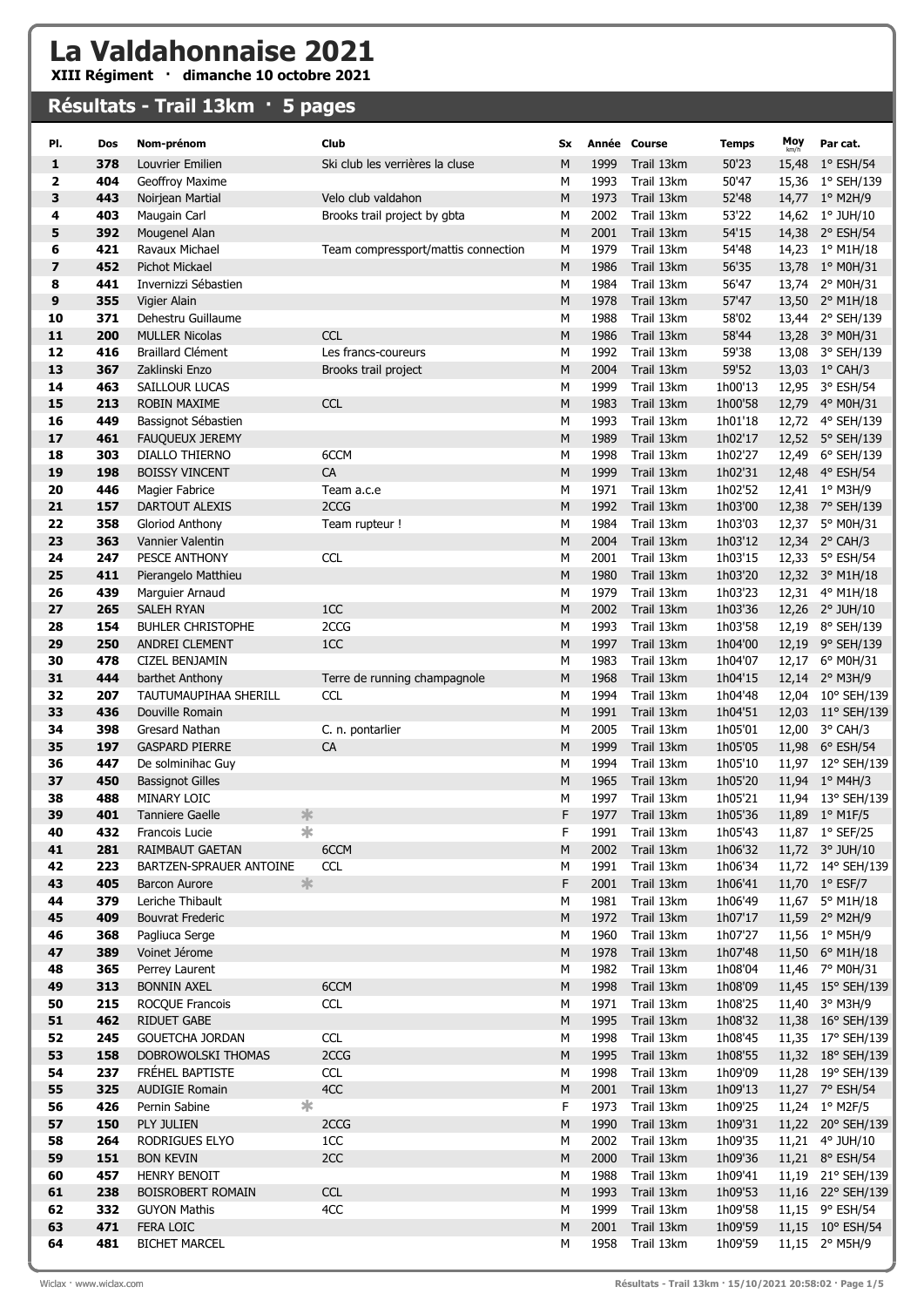| PI.        | Dos        | Nom-prénom                                  | Club                          | Sx.       |              | Année Course             | <b>Temps</b>       | Moy | Par cat.                              |
|------------|------------|---------------------------------------------|-------------------------------|-----------|--------------|--------------------------|--------------------|-----|---------------------------------------|
| 65         | 195        | <b>BUREAU AURLIEN</b>                       | CA                            | M         | 1989         | Trail 13km               | 1h10'12            |     | 11,11 23° SEH/139                     |
| 66         | 433        | <b>Boillon Matthieu</b>                     | Asptt besançon                | M         | 2003         | Trail 13km               | 1h10'12            |     | 11,11 5° JUH/10                       |
| 67         | 156        | <b>GUILLEMOTEAU ARNAUD</b>                  | 2CCG                          | M         | 1995         | Trail 13km               | 1h10'24            |     | 11,08 24° SEH/139                     |
| 68         | 186        | AYLMER GERMAIN                              | CA                            | М         | 1991         | Trail 13km               | 1h10'24            |     | 11,08 25° SEH/139                     |
| 69         | 289        | <b>BORGNE JEROME</b>                        | 6CCM                          | M         | 1998         | Trail 13km               | 1h10'24            |     | 11,08 26° SEH/139                     |
| 70         | 427        | Querry François-xavier                      |                               | М         | 1985         | Trail 13km               | 1h10'41            |     | 11,04 8° M0H/31                       |
| 71         | 194        | PICARD FABIEN                               | CA                            | ${\sf M}$ | 1983         | Trail 13km               | 1h11'06            |     | 10,97 9° M0H/31                       |
| 72         | 337        | <b>TCHANG Dona</b>                          | $*$ 4CC                       | F         | 1993         | Trail 13km               | 1h11'09            |     | 10,96 2° SEF/25                       |
| 73         | 235        | <b>BOINA AMADA</b>                          | <b>CCL</b>                    | M         | 1990         | Trail 13km               | 1h11'09            |     | 10,96 27° SEH/139                     |
| 74         | 252        | <b>BILLARD GUILLAUME</b>                    | 1CC                           | M         | 1991         | Trail 13km               | 1h11'26            |     | 10,92 28° SEH/139                     |
| 75         | 487        | 氺<br>PETIT CAMILLE                          |                               | F         | 1999         | Trail 13km               | 1h11'31            |     | 10,91 2° ESF/7                        |
| 76         | 258        | <b>ADENET HENRICK</b>                       | 1CC                           | М         | 1997         | Trail 13km               | 1h11'32            |     | 10,90 29° SEH/139                     |
| 77         | 353        | Rouhila Yassin                              |                               | M         | 1988         | Trail 13km               | 1h11'37            |     | 10,89 30° SEH/139                     |
| 78         | 400        | <b>Bontemps Frederic</b>                    | Team trail maiche             | М         | 1979         | Trail 13km               | 1h11'45            |     | 10,87 7° M1H/18                       |
| 79         | 295        | <b>DUCLOUX TONY</b>                         | 6CCM                          | M         | 1998         | Trail 13km               | 1h11'48            |     | 10,86 31° SEH/139                     |
| 80         | 480<br>370 | LE BARS SEBASTIEN                           |                               | М<br>M    | 1983<br>1967 | Trail 13km               | 1h12'12            |     | 10,80 10° M0H/31<br>10,79 4° M3H/9    |
| 81<br>82   | 372        | Pelletier Christian<br>∗<br>Dehestru Marie  | L'orange bleue valdahon       | F         | 1989         | Trail 13km<br>Trail 13km | 1h12'16<br>1h12'21 |     | 10,78 3° SEF/25                       |
| 83         | 184        | AMROUNE CORALIE                             | 氺<br>CA                       | F         | 1989         | Trail 13km               | 1h12'25            |     | 10,77 4° SEF/25                       |
| 84         | 311        | <b>BAUMANN MATHIEU</b>                      | 6CCM                          | М         | 1998         | Trail 13km               | 1h12'29            |     | 10,76 32° SEH/139                     |
| 85         | 329        | <b>DRICI Nassim</b>                         | 4CC                           | M         | 2002         | Trail 13km               | 1h12'58            |     | 10,69 6° JUH/10                       |
| 86         | 153        | SAVOURAT MARC                               | 2CCG                          | М         | 1986         | Trail 13km               | 1h13'10            |     | 10,66 11° M0H/31                      |
| 87         | 211        | BETTINELLI THIBAUT                          | EM                            | ${\sf M}$ | 1993         | Trail 13km               | 1h13'16            |     | 10,65 33° SEH/139                     |
| 88         | 316        | <b>XIONG EWEN</b>                           | 6CCM                          | М         | 1998         | Trail 13km               | 1h13'18            |     | 10,64 34° SEH/139                     |
| 89         | 479        | <b>LIGIER THIERRY</b>                       |                               | M         | 1960         | Trail 13km               | 1h13'21            |     | 10,63 3° M5H/9                        |
| 90         | 321        | BENHAMIDOUCHE Kevin                         | 4CC                           | М         | 1989         | Trail 13km               | 1h13'24            |     | 10,63 35° SEH/139                     |
| 91         | 347        | 氺<br><b>DAIGLE Nadege</b>                   |                               | F         | 1990         | Trail 13km               | 1h13'24            |     | 10,63 5° SEF/25                       |
| 92         | 224        | FILIPPOZI PIERRE-HENRI                      | <b>CCL</b>                    | М         | 1983         | Trail 13km               | 1h13'27            |     | 10,62 12° M0H/31                      |
| 93         | 438        | 氺<br><b>Mandrillon Cecile</b>               |                               | F         | 1985         | Trail 13km               | 1h13'29            |     | 10,61 1° M0F/4                        |
| 94         | 413        | Cunchon Raphaël                             |                               | М         | 1985         | Trail 13km               | 1h13'37            |     | 10,60 13° M0H/31                      |
| 95         | 451        | 氺<br>Chopard-lallier Leonie                 |                               | F         | 1985         | Trail 13km               | 1h13'41            |     | 10,59 2° M0F/4                        |
| 96         | 326        | <b>BARRET Clément</b>                       | 4CC                           | M         | 2000         | Trail 13km               | 1h13'47            |     | 10,57 11° ESH/54                      |
| 97         | 199        | DALOZ GERALD                                | 7BB/3RCA                      | M         | 1969         | Trail 13km               | 1h13'55            |     | 10,55 5° M3H/9                        |
| 98<br>99   | 253<br>359 | DALOZ IVAN<br>Viennet Guillaume             | 1CC                           | M<br>M    | 1994<br>1985 | Trail 13km<br>Trail 13km | 1h13'56<br>1h13'57 |     | 10,55 36° SEH/139<br>10,55 14° M0H/31 |
| 100        | 203        | <b>RENAULT PIERRE</b>                       | <b>CCL</b>                    | М         | 1996         | Trail 13km               | 1h13'57            |     | 10,55 37° SEH/139                     |
| 101        | 381        | Morel Romain                                |                               | M         | 1990         | Trail 13km               | 1h14'09            |     | 10,52 38° SEH/139                     |
| 102        | 165        | <b>BARTHELEMY MANUEL</b>                    | 2CCG                          | М         | 2000         | Trail 13km               | 1h14'12            |     | 10,51 12° ESH/54                      |
| 103        | 301        | DELETRAZ ISMAIL                             | 6CCM                          | М         | 1998         | Trail 13km               | 1h14'22            |     | 10,49 39° SEH/139                     |
| 104        | 229        | MOREAU NICOLAS                              | <b>CCL</b>                    | М         | 1995         | Trail 13km               | 1h14'28            |     | 10,47 40° SEH/139                     |
| 105        | 377        | <b>Faugueux Nicolas</b>                     |                               | M         | 1986         | Trail 13km               | 1h14'28            |     | 10,47 15° M0H/31                      |
| 106        | 489        | HANNEQUIN ADRIEN                            |                               | М         | 2001         | Trail 13km               | 1h14'28            |     | 10,47 13° ESH/54                      |
| 107        | 240        | <b>ERASTE JORDAN</b>                        | <b>CCL</b>                    | M         | 2001         | Trail 13km               | 1h14'35            |     | 10,46 14° ESH/54                      |
| 108        | 291        | <b>ANICET GILLES</b>                        | 6CCM                          | М         | 1998         | Trail 13km               | 1h14'44            |     | 10,44 41° SEH/139                     |
| 109        | 233        | <b>GUIOVANNA MAEL</b>                       | <b>CCL</b>                    | ${\sf M}$ | 2000         | Trail 13km               | 1h14'47            |     | 10,43 15° ESH/54                      |
| 110        | 319        | <b>CLOVET Pierre-Alain</b>                  | 4CC                           | М         | 1985         | Trail 13km               | 1h14'52            |     | 10,42 16° M0H/31                      |
| 111        | 248<br>366 | STALPAERT SAMUEL                            | 1CC                           | M         | 1982         | Trail 13km               | 1h14'53            |     | 10,42 17° M0H/31                      |
| 112<br>113 | 255        | <b>Besserer Pierre</b><br>SARRAZIN GEOFFROY | 1CC                           | М<br>M    | 1981<br>1996 | Trail 13km<br>Trail 13km | 1h15'02<br>1h15'02 |     | 10,40 8° M1H/18<br>10,40 42° SEH/139  |
| 114        | 477        | ∗<br>PAUTHIER LAURE                         |                               | F         | 1994         | Trail 13km               | 1h15'04            |     | 10,39 6° SEF/25                       |
| 115        | 312        | <b>BEAUCLAIR CLEMENT</b>                    | 6CCM                          | ${\sf M}$ | 1998         | Trail 13km               | 1h15'09            |     | 10,38 43° SEH/139                     |
| 116        | 218        | DORIDOT STÉPHANIE                           | $*$ CCL                       | F         | 1989         | Trail 13km               | 1h15'13            |     | 10,37 7° SEF/25                       |
| 117        | 429        | Dufeu Gisèle                                | <b>*</b> Tbm                  | F         | 1974         | Trail 13km               | 1h15'22            |     | 10,35 2° M2F/5                        |
| 118        | 445        | <b>Deffontaines Martin</b>                  |                               | М         | 1987         | Trail 13km               | 1h15'30            |     | 10,33 44° SEH/139                     |
| 119        | 399        | Pierre Gregory                              |                               | ${\sf M}$ | 1985         | Trail 13km               | 1h15'32            |     | 10,33 18° M0H/31                      |
| 120        | 440        | Toubin Julien                               |                               | М         | 1985         | Trail 13km               | 1h15'47            |     | 10,29 19° M0H/31                      |
| 121        | 466        | RAMOS LAGE LUC                              |                               | ${\sf M}$ | 1997         | Trail 13km               | 1h15'59            |     | 10,27 45° SEH/139                     |
| 122        | 419        | ∗<br>Riva Manon                             |                               | F         | 1995         | Trail 13km               | 1h16'30            |     | 10,20 8° SEF/25                       |
| 123        | 418        | Borne Dylan                                 |                               | M         | 1995         | Trail 13km               | 1h16'31            |     | 10,19 46° SEH/139                     |
| 124        | 376        | <b>Blanchot Francis</b>                     |                               | М         | 1986         | Trail 13km               | 1h16'36            |     | 10,18 20° M0H/31                      |
| 125<br>126 | 490<br>273 | DEVILLERS FREDERIC<br><b>JAMBOM REMY</b>    | 6CCM                          | M<br>М    | 1975<br>1996 | Trail 13km<br>Trail 13km | 1h16'43<br>1h16'47 |     | 10,17 3° M2H/9<br>10,16 47° SEH/139   |
| 127        | 222        | PAYEN JOHNNY                                | CCL                           | ${\sf M}$ | 1978         | Trail 13km               | 1h16'49            |     | 10,15 9° M1H/18                       |
| 128        | 241        | <b>BERTRAND HUGO</b>                        | <b>CCL</b>                    | М         | 1999         | Trail 13km               | 1h16'50            |     | 10,15 16° ESH/54                      |
| 129        | 164        | <b>AYADI SOFIANE</b>                        | 2CCG                          | M         | 2000         | Trail 13km               | 1h16'58            |     | 10,13 17° ESH/54                      |
| 130        | 328        | <b>CHARBONNIER-BRULE Nicolas</b>            | 4CC                           | М         | 2001         | Trail 13km               | 1h16'59            |     | 10,13 18° ESH/54                      |
| 131        | 234        | <b>GRONDIN JEAN JOHAN</b>                   | <b>CCL</b>                    | ${\sf M}$ | 1978         | Trail 13km               | 1h17'05            |     | 10,12 10° M1H/18                      |
| 132        | 458        | RAMDANI ANNEDINE                            |                               | М         | 1987         | Trail 13km               | 1h17'05            |     | 10,12 48° SEH/139                     |
| 133        | 394        | <b>Grillot Alexandre</b>                    |                               | ${\sf M}$ | 1980         | Trail 13km               | 1h17'12            |     | 10,10 11° M1H/18                      |
| 134        | 391        | <b>Gousset Michel</b>                       | Enfant du vallon herimoncourt | М         | 1958         | Trail 13km               | 1h17'32            |     | 10,06 4° M5H/9                        |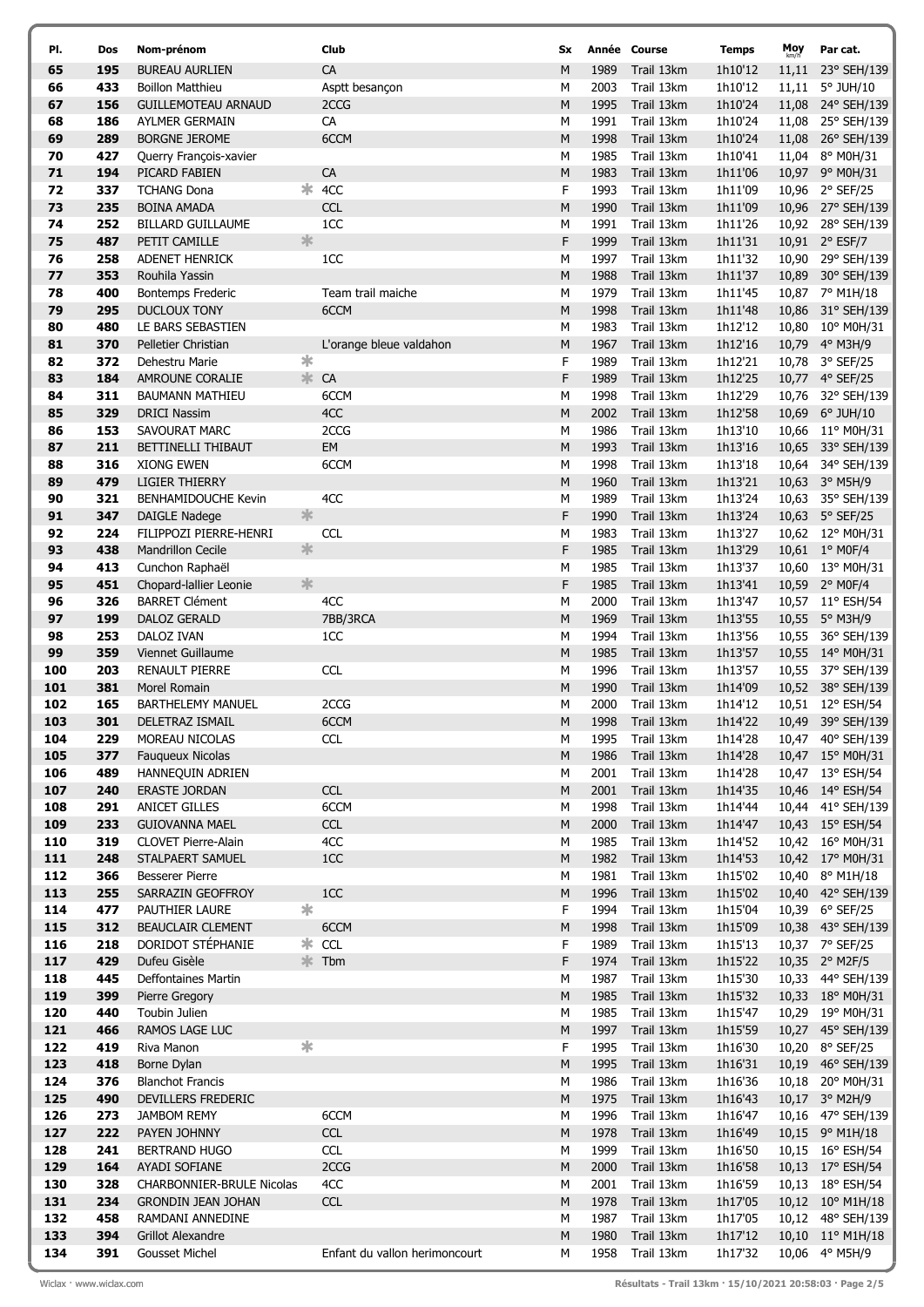| PI.        | Dos        | Nom-prénom                                      |        | Club                   | Sx        |              | Année Course             | <b>Temps</b>       | Moy          | Par cat.                  |
|------------|------------|-------------------------------------------------|--------|------------------------|-----------|--------------|--------------------------|--------------------|--------------|---------------------------|
| 135        | 435        | Feuvrier etevenard Eric                         |        |                        | M         | 1980         | Trail 13km               | 1h17'36            | 10,05        | 12° M1H/18                |
| 136        | 202        | CARDOSO ALVES Benoît                            |        | <b>CCL</b>             | М         | 1993         | Trail 13km               | 1h18'05            | 9,99         | 49° SEH/139               |
| 137        | 351        | Perrey Didier                                   |        |                        | M         | 1963         | Trail 13km               | 1h18'08            | 9,98         | $2^{\circ}$ M4H/3         |
| 138        | 159        | <b>JOLY NICOLAS</b>                             |        | 2CCG                   | М         | 2000         | Trail 13km               | 1h18'09            | 9,98         | 19° ESH/54                |
| 139        | 442        | Locatelli Dominique                             |        |                        | M         | 1961         | Trail 13km               | 1h18'10            | 9,98         | 5° M5H/9                  |
| 140        | 221        | <b>BOCA BENOIT</b>                              |        | <b>CCL</b>             | M         | 1985         | Trail 13km               | 1h18'10            | 9,98         | 21° M0H/31                |
| 141        | 339        | <b>ATTOUMANI Anrchidine</b>                     |        | 4CC                    | M         | 1995         | Trail 13km               | 1h18'27            | 9,94         | 50° SEH/139               |
| 142        | 374        | Jeancler Gérard                                 |        |                        | М         | 1956         | Trail 13km               | 1h18'45            | 9,90         | $1^{\circ}$ M6H/1         |
| 143        | 168        | LACHAPELLE JUAN                                 |        | 2CCG                   | ${\sf M}$ | 2000         | Trail 13km               | 1h18'51            | 9,89         | 20° ESH/54                |
| 144        | 212        | <b>JULIENNE Vincent</b>                         |        | <b>CCL</b>             | М         | 1983         | Trail 13km               | 1h18'54            | 9,89         | 22° M0H/31                |
| 145        | 267        | <b>BOUCHEIKHI ILYAS</b>                         |        | 6CCM                   | M         | 1998         | Trail 13km               | 1h18'56            | 9,88         | 51° SEH/139               |
| 146<br>147 | 283<br>465 | <b>BEN AMAR MAEVA</b>                           |        | * 6CCM                 | F<br>M    | 2001<br>2001 | Trail 13km               | 1h18'57            | 9,88         | 3° ESF/7                  |
| 148        | 361        | MEJRI MOHAMAD-AMINE<br><b>Bobillier Vincent</b> |        | Team trail maiche      | M         | 1974         | Trail 13km<br>Trail 13km | 1h18'57<br>1h19'20 | 9,88<br>9,83 | 21° ESH/54<br>4° M2H/9    |
| 149        | 348        | Casanova Colin                                  |        |                        | M         | 1979         | Trail 13km               | 1h19'23            | 9,83         | 13° M1H/18                |
| 150        | 375        | Vautier Florian                                 |        |                        | М         | 1987         | Trail 13km               | 1h19'30            | 9,81         | 52° SEH/139               |
| 151        | 491        | DROZ MICHEL                                     |        |                        | M         | 1957         | Trail 13km               | 1h19'31            | 9,81         | 6° M5H/9                  |
| 152        | 330        | <b>EDET Alexis</b>                              |        | 4CC                    | M         | 2001         | Trail 13km               | 1h19'31            | 9,81         | 22° ESH/54                |
| 153        | 306        | <b>ODA JACK</b>                                 |        | 6CCM                   | ${\sf M}$ | 1998         | Trail 13km               | 1h19'48            | 9,77         | 53° SEH/139               |
| 154        | 472        | SIBILLE FLORIAN                                 |        |                        | М         | 1984         | Trail 13km               | 1h19'57            | 9,76         | 23° M0H/31                |
| 155        | 473        | <b>HALLER JEAN-FRANCOIS</b>                     |        |                        | M         | 1968         | Trail 13km               | 1h20'01            | 9,75         | 6° M3H/9                  |
| 156        | 369        | Dehestru Frédéric                               |        |                        | M         | 1960         | Trail 13km               | 1h20'15            | 9,72         | 7° M5H/9                  |
| 157        | 396        | Voidey Héloïse                                  | 氺      |                        | F         | 1985         | Trail 13km               | 1h20'22            | 9,71         | 3° M0F/4                  |
| 158        | 193        | ASDRUBAL SAMUEL                                 |        | CA                     | M         | 2002         | Trail 13km               | 1h20'33            | 9,68         | 7° JUH/10                 |
| 159        | 262        | <b>LEGROS LUCAS</b>                             |        | 1CC                    | M         | 2001         | Trail 13km               | 1h20'36            | 9,68         | 23° ESH/54                |
| 160        | 188        | TOILIBOU EL ASSAD                               |        | CA                     | М         | 1997         | Trail 13km               | 1h20'40            | 9,67         | 54° SEH/139               |
| 161        | 423        | Bellasi quadri Gautier                          |        |                        | M         | 1997         | Trail 13km               | 1h20'41            | 9,67         | 55° SEH/139               |
| 162        | 475        | RACLE PATRICK                                   |        |                        | M         | 1968         | Trail 13km               | 1h20'50            | 9,65         | 7° M3H/9                  |
| 163        | 227        | CHLOSTAWA ALEXIS                                |        | <b>CCL</b>             | M         | 1989         | Trail 13km               | 1h20'53            | 9,64         | 56° SEH/139               |
| 164        | 362        | Vannier Christophe                              |        |                        | М         | 1978         | Trail 13km               | 1h21'00            | 9,63         | 14° M1H/18                |
| 165        | 414        | Dechambenoit Justine                            | 氺      | Dsa besancon           | F         | 2000         | Trail 13km               | 1h21'22            | 9,59         | 4° ESF/7                  |
| 166        | 417        | Caset Théo                                      |        |                        | М         | 2000         | Trail 13km               | 1h21'23            | 9,58         | 24° ESH/54                |
| 167        | 360        | <b>Vermot Marie</b>                             | 氺      |                        | F         | 2004         | Trail 13km               | 1h21'34            | 9,56         | $1^{\circ}$ CAF/2         |
| 168        | 204        | SANS-BRUYERE MAXIME                             |        | <b>CCL</b>             | M         | 1987         | Trail 13km               | 1h21'36            | 9,56         | 57° SEH/139               |
| 169<br>170 | 205        | <b>DUPRE JONATHAN</b>                           |        | CCL                    | M         | 1987<br>2001 | Trail 13km               | 1h21'36            | 9,56         | 58° SEH/139               |
| 171        | 324<br>335 | <b>ABDALLAH Habab</b><br>LY FOUEIK Taupetahi    |        | 4CC<br>4CC             | М<br>M    | 1996         | Trail 13km<br>Trail 13km | 1h21'51<br>1h21'51 | 9,53<br>9,53 | 25° ESH/54<br>59° SEH/139 |
| 172        | 260        | <b>HISTEL MATHIEU</b>                           |        | 1CC                    | М         | 1998         | Trail 13km               | 1h21'52            | 9,53         | 60° SEH/139               |
| 173        | 179        | MILLOUX TANGUY                                  |        | CA                     | M         | 1997         | Trail 13km               | 1h22'25            | 9,46         | 61° SEH/139               |
| 174        | 387        | Valnet Yannick                                  |        |                        | M         | 1973         | Trail 13km               | 1h22'38            | 9,44         | $5^\circ$ M2H/9           |
| 175        | 161        | WILL OCEANE                                     |        | * 2CCG                 | F         | 1997         | Trail 13km               | 1h22'40            | 9,44         | 9° SEF/25                 |
| 176        | 174        | ABDALLAH MOHAMED                                |        | 2CC                    | М         | 1990         | Trail 13km               | 1h22'41            | 9,43         | 62° SEH/139               |
| 177        | 410        | Bergez Sandra                                   | 氺      | Besancon athletic club | F         | 1978         | Trail 13km               | 1h23'01            | 9,40         | $2^{\circ}$ M1F/5         |
| 178        | 428        | Grosperrin Corinne                              | Ж.     | Besancon triathlon     | F.        | 1963         | Trail 13km               | 1h23'02            | 9,39         | $1^{\circ}$ M4F/1         |
| 179        | 317        | CADET JEAN-WIDY                                 |        | 6CCM                   | M         | 1998         | Trail 13km               | 1h23'11            | 9,38         | 63° SEH/139               |
| 180        | 228        | DROMARD ANTHONY                                 |        | <b>CCL</b>             | М         | 1980         | Trail 13km               | 1h23'20            | 9,36         | 15° M1H/18                |
| 181        | 485        | LORIOD JOEL                                     |        |                        | ${\sf M}$ | 1959         | Trail 13km               | 1h23'21            | 9,36         | 8° M5H/9                  |
| 182        | 333        | LAGERWEY Orlane                                 | ∗      | 4CC                    | F.        | 2003         | Trail 13km               | 1h23'21            | 9,36         | $1°$ JUF/2                |
| 183        | 334        | LOPES Theo                                      |        | 4CC                    | ${\sf M}$ | 2001         | Trail 13km               | 1h23'23            | 9,35         | 26° ESH/54                |
| 184        | 292        | <b>GRAND WILLIAM</b>                            |        | 6CCM                   | М         | 1998         | Trail 13km               | 1h23'32            | 9,34         | 64° SEH/139               |
| 185        | 170        | M'DALLAH AMEDI                                  |        | 2CCG                   | ${\sf M}$ | 1996         | Trail 13km               | 1h23'40            | 9,32         | 65° SEH/139               |
| 186        | 382        | Fontaine Laurent                                |        | Csagv triathlon        | М         | 1966         | Trail 13km               | 1h23'40            | 9,32         | $3°$ M4H/3                |
| 187        | 236        | <b>CRETEY HUGO</b>                              |        | <b>CCL</b>             | ${\sf M}$ | 1999         | Trail 13km               | 1h23'48            | 9,31         | 27° ESH/54                |
| 188        | 393        | Mougenel Yannick                                | 氺      |                        | М         | 1974         | Trail 13km               | 1h23'48            | 9,31         | 6° M2H/9<br>3° M1F/5      |
| 189<br>190 | 476<br>455 | <b>BASSON ISABELLE</b><br>DE MONTLEAU ESTHER    | $\ast$ |                        | F<br>F.   | 1980<br>1992 | Trail 13km<br>Trail 13km | 1h23'48<br>1h23'54 | 9,31<br>9,30 | 10° SEF/25                |
| 191        | 304        | <b>MKOU ANLI</b>                                |        | 6CCM                   | ${\sf M}$ | 1998         | Trail 13km               | 1h23'58            | 9,29         | 66° SEH/139               |
| 192        | 232        | <b>BOURGIS ALEXIS</b>                           |        | <b>CCL</b>             | М         | 2000         | Trail 13km               | 1h24'01            | 9,28         | 28° ESH/54                |
| 193        | 434        | De villeneuve Jean-luc                          |        | Us camon               | ${\sf M}$ | 1960         | Trail 13km               | 1h24'16            | 9,26         | 9° M5H/9                  |
| 194        | 350        | Vieille Estelle                                 | ∗      |                        | F.        | 1979         | Trail 13km               | 1h24'34            | 9,22         | 4° M1F/5                  |
| 195        | 380        | Pernin Joel                                     |        |                        | ${\sf M}$ | 1972         | Trail 13km               | 1h24'34            | 9,22         | 7° M2H/9                  |
| 196        | 390        | <b>Busato Florence</b>                          | ∗      |                        | F         | 1974         | Trail 13km               | 1h24'51            | 9,19         | 3° M2F/5                  |
| 197        | 431        | De chalain Lionel                               |        |                        | M         | 1979         | Trail 13km               | 1h25'00            | 9,18         | $16^{\circ}$ M1H/18       |
| 198        | 314        | <b>BOUCHEIKHI ISMAEL</b>                        |        | 6CCM                   | М         | 1998         | Trail 13km               | 1h25'17            | 9,15         | 67° SEH/139               |
| 199        | 307        | <b>BARRAN FABIEN</b>                            |        | 6CCM                   | ${\sf M}$ | 1998         | Trail 13km               | 1h25'17            | 9,15         | 68° SEH/139               |
| 200        | 243        | <b>GUIBARD JORDAN</b>                           |        | <b>CCL</b>             | М         | 1994         | Trail 13km               | 1h25'24            | 9,13         | 69° SEH/139               |
| 201        | 214        | MAULIGALO KAVATUUMAI                            |        | CCL                    | ${\sf M}$ | 1982         | Trail 13km               | 1h25'26            | 9,13         | 24° M0H/31                |
| 202        | 430        | Drezet Virginie                                 | ∗      |                        | F         | 1971         | Trail 13km               | 1h25'37            | 9,11         | $1^{\circ}$ M3F/2         |
| 203        | 384        | Huin Loriane                                    | 氺      |                        | F         | 1996         | Trail 13km               | 1h26'33            | 9,01         | $11^{\circ}$ SEF/25       |
| 204        | 383        | Cornu Geoffrey                                  |        |                        | М         | 1996         | Trail 13km               | 1h26'33            | 9,01         | 70° SEH/139               |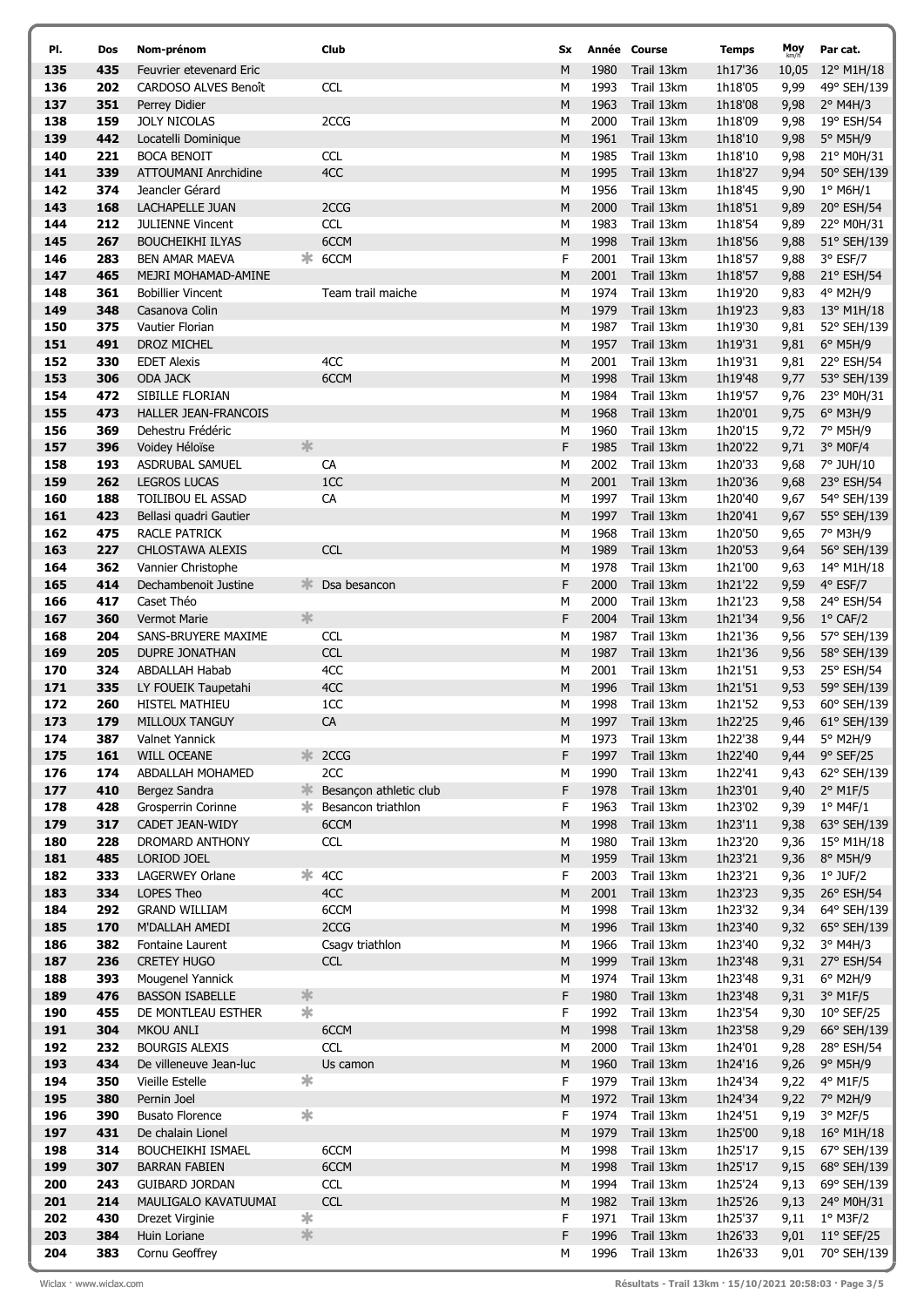| PI.           | Dos        | Nom-prénom                                 |             | Club                            | Sx                                                                                                              |              | Année Course             | <b>Temps</b>       | Moy<br>km/h  | Par cat.                      |
|---------------|------------|--------------------------------------------|-------------|---------------------------------|-----------------------------------------------------------------------------------------------------------------|--------------|--------------------------|--------------------|--------------|-------------------------------|
| 205           | 395        | Pernin Jonathan                            |             | <b>Tcc</b>                      | M                                                                                                               | 1991         | Trail 13km               | 1h26'36            | 9,01         | 71° SEH/139                   |
| 206           | 425        | Donzelot Sebastien                         |             |                                 | М                                                                                                               | 1978         | Trail 13km               | 1h26'38            | 9,00         | 17° M1H/18                    |
| 207           | 415        | <b>Bruchon Emmanuel</b>                    |             |                                 | ${\sf M}$                                                                                                       | 1984         | Trail 13km               | 1h26'54            | 8,98         | 25° M0H/31                    |
| 208           | 293        | LABONTE JONATHAN                           |             | 6CCM                            | М                                                                                                               | 1998         | Trail 13km               | 1h27'04            | 8,96         | 72° SEH/139                   |
| 209           | 175        | <b>MEYER RAPHAEL</b>                       |             | 2CC                             | $\mathsf{M}% _{T}=\mathsf{M}_{T}\!\left( a,b\right) ,\ \mathsf{M}_{T}=\mathsf{M}_{T}\!\left( a,b\right) ,$      | 1986         | Trail 13km               | 1h27'27            | 8,92         | 26° M0H/31                    |
| 210           | 493        | RIGHI NATHALIE                             | ∗           |                                 | F                                                                                                               | 1984         | Trail 13km               | 1h28'07            | 8,85         | 4° M0F/4                      |
| 211           | 492        | LETOUBLON VINCENT                          |             |                                 | M                                                                                                               | 1988         | Trail 13km               | 1h28'07            | 8,85         | 73° SEH/139                   |
| 212<br>213    | 331<br>327 | <b>EXMELIN Damien</b><br>CABALLERO Anthony |             | 4CC<br>4CC                      | М<br>$\mathsf{M}% _{T}=\mathsf{M}_{T}\!\left( a,b\right) ,\ \mathsf{M}_{T}=\mathsf{M}_{T}\!\left( a,b\right) ,$ | 1996<br>1997 | Trail 13km<br>Trail 13km | 1h28'18<br>1h28'32 | 8,83<br>8,81 | 74° SEH/139<br>75° SEH/139    |
| 214           | 323        | <b>DUTILLEUL Maxime</b>                    |             | 4CC                             | M                                                                                                               | 1993         | Trail 13km               | 1h28'33            | 8,81         | 76° SEH/139                   |
| 215           | 342        | <b>COUDER Pierre-antoine</b>               |             | 4CC                             | M                                                                                                               | 1996         | Trail 13km               | 1h28'42            | 8,79         | 77° SEH/139                   |
| 216           | 263        | PENNEC EVAN                                |             | 1CC                             | M                                                                                                               | 2002         | Trail 13km               | 1h28'45            | 8,79         | 8° JUH/10                     |
| 217           | 257        | DORIGO VINCENT                             |             | 1CC                             | ${\sf M}$                                                                                                       | 1991         | Trail 13km               | 1h28'46            | 8,79         | 78° SEH/139                   |
| 218           | 373        | Dimey Oceane                               | *           |                                 | F                                                                                                               | 2004         | Trail 13km               | 1h29'14            | 8,74         | $2^{\circ}$ CAF/2             |
| 219           | 397        | Sylvain Pobelle                            |             | C.n pontarlier triathlon        | M                                                                                                               | 1984         | Trail 13km               | 1h29'38            | 8,70         | 27° M0H/31                    |
| 220           | 187        | DJAOU AKIM                                 |             | CA                              | М                                                                                                               | 1993         | Trail 13km               | 1h29'54            | 8,68         | 79° SEH/139                   |
| 221           | 406        | <b>Bailly Herve</b>                        |             |                                 | M                                                                                                               | 1976         | Trail 13km               | 1h30'15            | 8,64         | 8° M2H/9                      |
| 222           | 407        | Zini Gerald                                |             |                                 | M                                                                                                               | 1977         | Trail 13km               | 1h30'15            | 8,64         | 18° M1H/18                    |
| 223           | 315        | <b>FADIN BATISTE</b>                       |             | 6CCM                            | ${\sf M}$                                                                                                       | 1998         | Trail 13km               | 1h30'20            | 8,63         | 80° SEH/139                   |
| 224           | 230        | ISSALLAMAN YANIS                           |             | <b>CCL</b>                      | М                                                                                                               | 2001         | Trail 13km               | 1h30'20            | 8,63         | 29° ESH/54                    |
| 225<br>226    | 388<br>251 | <b>Barrand Laura</b><br>LEBOUVIER ANTOINE  | ≭ো          | Tout vite<br>1CC                | F<br>M                                                                                                          | 1990<br>2000 | Trail 13km<br>Trail 13km | 1h30'45<br>1h30'47 | 8,60         | 12° SEF/25<br>30° ESH/54      |
| 227           | 152        | <b>BRINDEL LINDSAY</b>                     |             |                                 | F                                                                                                               | 1998         | Trail 13km               | 1h30'59            | 8,59<br>8,57 | 13° SEF/25                    |
| 228           | 244        | COLIN GUILLAUME                            |             | <b>CCL</b>                      | M                                                                                                               | 1999         | Trail 13km               | 1h31'25            | 8,53         | 31° ESH/54                    |
| 229           | 338        | <b>JOUVET Marcus</b>                       |             | 4CC                             | ${\sf M}$                                                                                                       | 1993         | Trail 13km               | 1h31'51            | 8,49         | 81° SEH/139                   |
| 230           | 343        | <b>ANDRE Kevin</b>                         |             | 4CC                             | М                                                                                                               | 1997         | Trail 13km               | 1h31'52            | 8,49         | 82° SEH/139                   |
| 231           | 322        | <b>SOLANAS Pierre</b>                      |             | 4CC                             | M                                                                                                               | 1991         | Trail 13km               | 1h32'10            | 8,46         | 83° SEH/139                   |
| 232           | 246        | MEUNIER GUILLAUME                          |             | <b>CCL</b>                      | М                                                                                                               | 1999         | Trail 13km               | 1h32'13            | 8,46         | 32° ESH/54                    |
| 233           | 357        | Charpy Jessie                              | 氺           |                                 | F                                                                                                               | 1990         | Trail 13km               | 1h32'32            | 8,43         | 14° SEF/25                    |
| 234           | 412        | Buscaglia Abigail                          | 宋           |                                 | F                                                                                                               | 1988         | Trail 13km               | 1h32'37            | 8,42         | 15° SEF/25                    |
| 235           | 166        | <b>COJEAN SEBASTIEN</b>                    |             | 2CCG                            | ${\sf M}$                                                                                                       | 1995         | Trail 13km               | 1h32'58            | 8,39         | 84° SEH/139                   |
| 236           | 171        | PEARSON BENJAMIN                           |             | 2CCG                            | M                                                                                                               | 1993         | Trail 13km               | 1h32'58            | 8,39         | 85° SEH/139                   |
| 237           | 209        | <b>BRILHAULT Benjamin</b>                  |             | <b>CCL</b>                      | M                                                                                                               | 1994         | Trail 13km               | 1h33'43            | 8,32         | 86° SEH/139                   |
| 238           | 356        | Manzoni Virginia                           | $\ast$      |                                 | F                                                                                                               | 1995         | Trail 13km               | 1h34'19            | 8,27         | $16^{\circ}$ SEF/25           |
| 239<br>240    | 420<br>453 | Jeunot Marie<br><b>JULIEN LAURE</b>        | ∗           | $\frac{1}{2}$ Tcc<br>0614670236 | F<br>F                                                                                                          | 2001<br>1974 | Trail 13km<br>Trail 13km | 1h35'13<br>1h35'13 | 8,19<br>8,19 | $5^{\circ}$ ESF/7<br>4° M2F/5 |
| 241           | 482        | MOUGET BENOIT                              |             |                                 | $\mathsf{M}% _{T}=\mathsf{M}_{T}\!\left( a,b\right) ,\ \mathsf{M}_{T}=\mathsf{M}_{T}\!\left( a,b\right) ,$      |              | Trail 13km               | 1h35'45            | 8,15         |                               |
| 242           | 483        | MOUGET LOU ANNE                            | ∗           |                                 | F                                                                                                               | 2002         | Trail 13km               | 1h35'46            | 8,14         | $2°$ JUF/2                    |
| 243           | 464        | DEHENNIN CLEMENT                           |             |                                 | M                                                                                                               | 1998         | Trail 13km               | 1h36'22            | 8,09         | 87° SEH/139                   |
| 244           | 454        | MAHAI MANUTAHI                             |             |                                 | M                                                                                                               | 1994         | Trail 13km               | 1h36'23            | 8,09         | 88° SEH/139                   |
| 245           | 261        | <b>JUBITANA YANNICK</b>                    |             | 1CC                             | M                                                                                                               | 2001         | Trail 13km               | 1h36'37            | 8,07         | 33° ESH/54                    |
| 246           | 320        | <b>COLLUCIA Marie</b>                      |             | $*$ 4CC                         | F                                                                                                               | 1997         | Trail 13km               | 1h38'11            | 7,94         | 17° SEF/25                    |
| 247           | 239        | DAVID CORENTIN                             |             | <b>CCL</b>                      | ${\sf M}$                                                                                                       | 1996         | Trail 13km               | 1h38'59            | 7,88         | 89° SEH/139                   |
| 248           | 308        | LEROUX SAMUEL                              |             | 6CCM                            | M                                                                                                               | 1998         | Trail 13km               | 1h39'33            | 7,84         | 90° SEH/139                   |
| 249           | 190        | <b>VIGIER MORGANE</b>                      |             | $\ast$ CA                       | F                                                                                                               | 1996         | Trail 13km               | 1h41'09            | 7,71         | 18° SEF/25                    |
| 250<br>251    | 422<br>424 | Côte Joséphine<br>Cugnez Déborah           | $\ast$<br>氺 |                                 | F<br>F                                                                                                          | 1997<br>1988 | Trail 13km<br>Trail 13km | 1h41'53            | 7,66         | 19° SEF/25                    |
| 252           | 280        | NENESSE FABRICE                            |             | 6CCM                            | M                                                                                                               | 1994         | Trail 13km               | 1h41'53<br>1h43'59 | 7,66<br>7,50 | 20° SEF/25<br>91° SEH/139     |
| 253           | 460        | <b>ROBERT SWEN</b>                         |             |                                 | ${\sf M}$                                                                                                       | 1986         | Trail 13km               | 1h44'40            | 7,45         | 28° M0H/31                    |
| 254           | 341        | PRUVOST Gauthier                           |             | 4CC                             | M                                                                                                               | 1998         | Trail 13km               | 1h44'42            | 7,45         | 92° SEH/139                   |
| 255           | 192        | WAMEJO ALEXANDRE                           |             | CA                              | ${\sf M}$                                                                                                       | 1996         | Trail 13km               | 1h45'24            | 7,40         | 93° SEH/139                   |
| 256           | 290        | PAPEGAY LEONARD                            |             | 6CCM                            | М                                                                                                               | 1998         | Trail 13km               | 1h47'26            | 7,26         | 94° SEH/139                   |
| 257           | 288        | RENAU JONATHAN                             |             | 6CCM                            | ${\sf M}$                                                                                                       | 1998         | Trail 13km               | 1h47'26            | 7,26         | 95° SEH/139                   |
| 258           | 344        | AZIHARI-MADI Mahdiddine                    |             | 4CC                             | M                                                                                                               | 1992         | Trail 13km               | 1h47'32            | 7,25         | 96° SEH/139                   |
| 259           | 340        | DEBORDEAU Gael                             |             | 4CC                             | ${\sf M}$                                                                                                       | 2000         | Trail 13km               | 1h48'17            | 7,20         | 34° ESH/54                    |
| 260           | 486        | <b>BAUEREL KATIA</b>                       | $\ast$      |                                 | F                                                                                                               | 1971         | Trail 13km               | 1h48'55            | 7,16         | 2° M3F/2                      |
| 261<br>262    | 402<br>275 | Ligier Emily<br><b>CURNILLON NICOLAS</b>   | 氺           | 6CCM                            | F<br>М                                                                                                          | 1979<br>1993 | Trail 13km<br>Trail 13km | 1h48'55<br>1h51'44 | 7,16<br>6,98 | 5° M1F/5<br>97° SEH/139       |
| 263           | 274        | <b>BENETON THOMAS</b>                      |             | 6CCM                            | ${\sf M}$                                                                                                       | 1989         | Trail 13km               | 2h02'21            | 6,38         | 98° SEH/139                   |
| 264           | 277        | MAURICE SEBASTIEN                          |             | 6CCM                            | M                                                                                                               | 1992         | Trail 13km               | 2h02'21            | 6,38         | 99° SEH/139                   |
| 265           | 269        | VACOSSIN FANNY                             | 氺           | 6CCM                            | F                                                                                                               | 1998         | Trail 13km               | 2h02'22            | 6,37         | 21° SEF/25                    |
| 266           | 208        | <b>RAULT LAURA</b>                         | ∗           | <b>CCL</b>                      | F                                                                                                               | 1998         | Trail 13km               | 2h18'11            | 5,64         | 22° SEF/25                    |
| 267           | 206        | PELUCHON LORIS                             |             | <b>CCL</b>                      | M                                                                                                               | 1998         | Trail 13km               | 2h18'13            | 5,64         | 100° SEH/13                   |
| 268           | 310        | SAID TARMIDHI                              |             | 6CCM                            | M                                                                                                               | 1998         | Trail 13km               | 2h19'07            | 5,61         | 101° SEH/13                   |
| 269           | 282        | SELMI TIPHANIE                             |             | 6CCM                            | M                                                                                                               | 2002         | Trail 13km               | 2h19'07            | 5,61         | 9° JUH/10                     |
| Abandons (44) |            |                                            |             |                                 |                                                                                                                 |              |                          |                    |              |                               |
| <b>DNF</b>    | 155        | DIOUMANERA GAYE                            |             | 2CCG                            | М                                                                                                               | 1995         | Trail 13km               | Abandon            |              |                               |
| <b>DNF</b>    | 160        | TAMATI TEURUARII                           |             | 2CCG                            | ${\sf M}$                                                                                                       | 1997         | Trail 13km               | Abandon            |              |                               |
| <b>DNF</b>    | 162        | YOUSSOUFI ABDOU                            |             | 2CCG                            | М                                                                                                               | 1997         | Trail 13km               | Abandon            |              |                               |